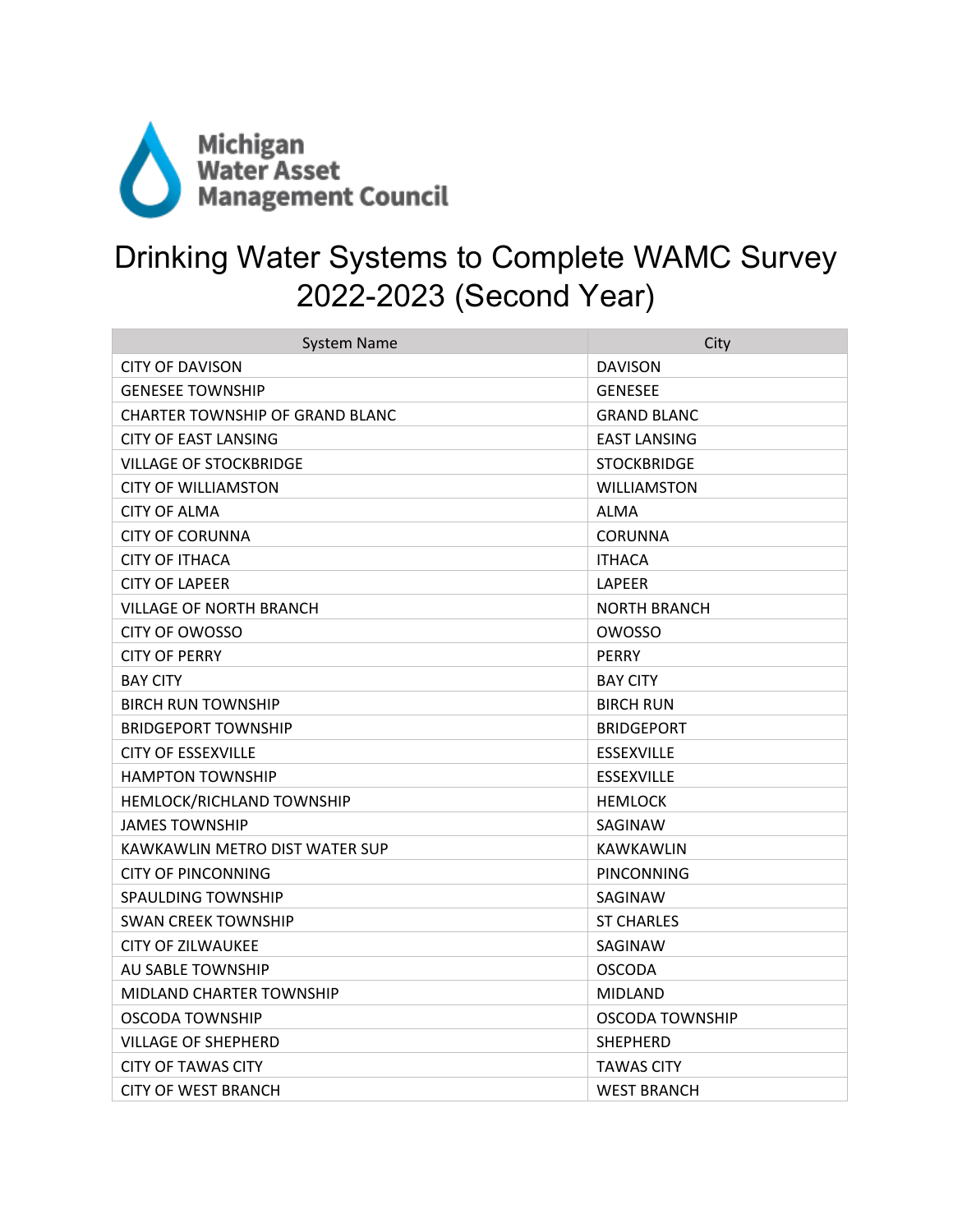| <b>CITY OF MARLETTE</b>        | <b>GRANT</b>               |
|--------------------------------|----------------------------|
| <b>VILLAGE OF PIGEON</b>       | <b>PIGEON</b>              |
| PORT AUSTIN AREA SEWER & WATER | PORT AUSTIN                |
| SEBEWAING LIGHT & WATER        | SEBEWAING                  |
| <b>BLACKMAN TOWNSHIP</b>       | <b>JACKSON</b>             |
| <b>CONCORD</b>                 | <b>CONCORD</b>             |
| <b>TECUMSEH</b>                | <b>TECUMSEH</b>            |
| <b>AUGUSTA TOWNSHIP</b>        | <b>WHITTAKER</b>           |
| <b>DEXTER</b>                  | <b>DEXTER</b>              |
| <b>HILLSDALE</b>               | <b>HILLSDALE</b>           |
| LITCHFIELD                     | LITCHFIELD                 |
| LOCH ALPINE SANITARY AUTHORITY | <b>ANN ARBOR</b>           |
| <b>MANCHESTER</b>              | <b>MANCHESTER</b>          |
| SOUTH ROCKWOOD                 | SOUTH ROCKWOOD             |
| <b>OAK POINTE</b>              | <b>BRIGHTON</b>            |
| <b>VILLAGE OF FOWLERVILLE</b>  | <b>FOWLERVILLE</b>         |
| <b>HARTLAND TOWNSHIP</b>       | <b>HARTLAND</b>            |
| <b>BROWNSTOWN TOWNSHIP</b>     | <b>BROWNSTOWN TWP</b>      |
| CITY OF DETROIT                | <b>DETROIT</b>             |
| <b>ECORSE</b>                  | <b>ECORSE</b>              |
| <b>GIBRALTAR</b>               | <b>GIBRALTAR</b>           |
| <b>GROSSE POINTE WOODS</b>     | <b>GROSSE POINTE WOODS</b> |
| <b>HARPER WOODS</b>            | <b>HARPER WOODS</b>        |
| <b>VILLAGE OF HOLLY</b>        | <b>HOLLY</b>               |
| <b>VILLAGE OF MILFORD</b>      | <b>MILFORD</b>             |
| <b>NORTHVILLE TOWNSHIP</b>     | <b>NORTHVILLE</b>          |
| PLYMOUTH TOWNSHIP              | <b>PLYMOUTH</b>            |
| <b>RIVERVIEW</b>               | <b>RIVERVIEW</b>           |
| <b>ROMULUS</b>                 | <b>ROMULUS</b>             |
| <b>SUMPTER TOWNSHIP</b>        | <b>BELLEVILLE</b>          |
| <b>TRENTON</b>                 | <b>TRENTON</b>             |
| <b>WOODHAVEN</b>               | <b>WOODHAVEN</b>           |
| <b>VILLAGE OF ARMADA</b>       | <b>VILLAGE OF ARMADA</b>   |
| <b>BURTCHVILLE TOWNSHIP</b>    | <b>LAKEPORT</b>            |
| <b>VILLAGE OF CAPAC</b>        | <b>VASSAR</b>              |
| <b>CHESTERFIELD TOWNSHIP</b>   | <b>CHESTERFIELD</b>        |
| <b>CLAY TOWNSHIP</b>           | ALGONAC                    |
| <b>CLYDE TOWNSHIP</b>          | <b>CLYDE</b>               |
| <b>CITY OF EASTPOINTE</b>      | <b>EASTPOINTE</b>          |
| <b>CITY OF FRASER</b>          | <b>FRASER</b>              |
| <b>LENOX TOWNSHIP</b>          | <b>LENOX</b>               |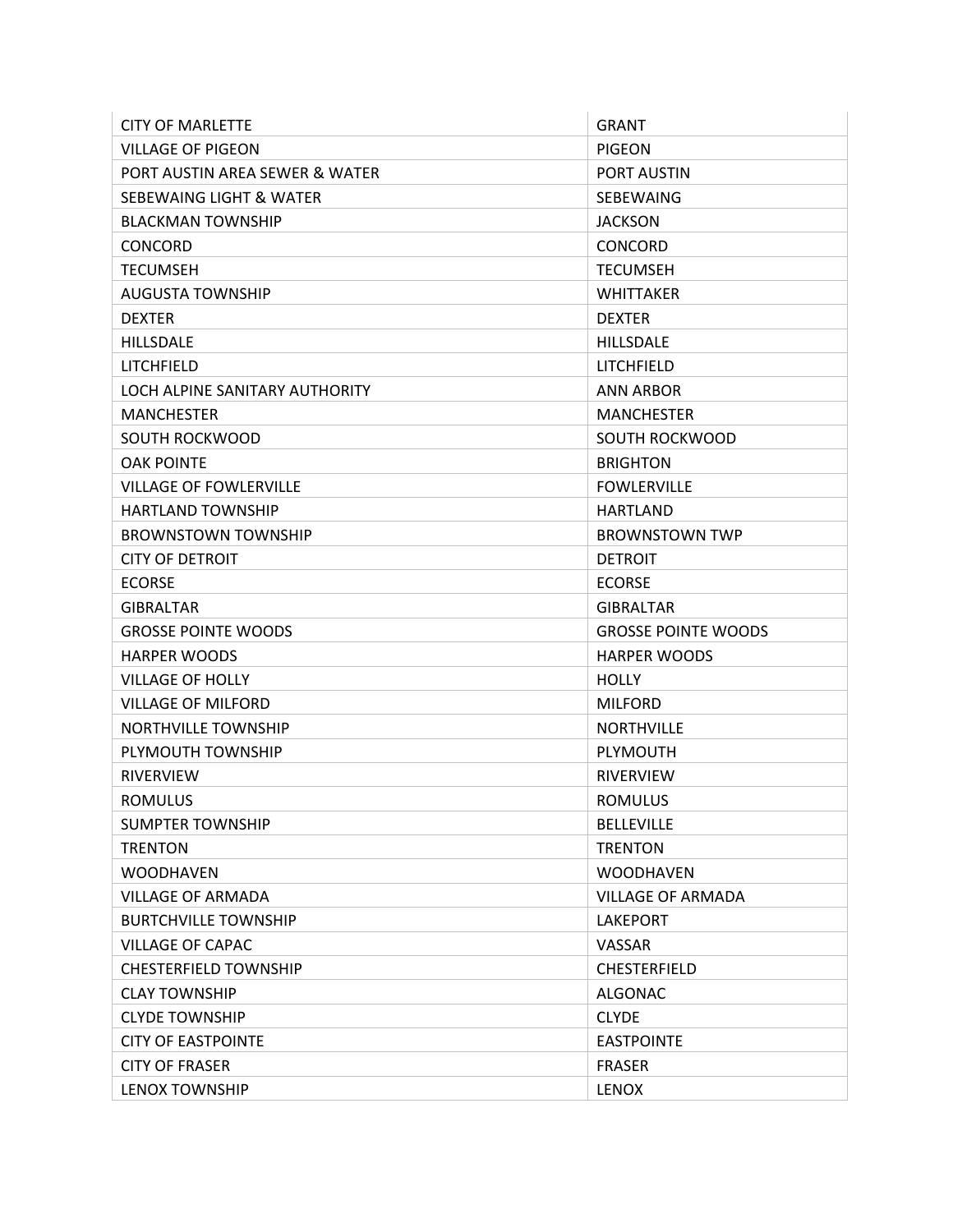| PORT HURON TOWNSHIP                      | <b>PORT HURON</b>      |
|------------------------------------------|------------------------|
| <b>CITY OF ROSEVILLE</b>                 | <b>ROSEVILLE</b>       |
| <b>ST. CLAIR TOWNSHIP</b>                | ST. CLAIR              |
| <b>CITY OF UTICA</b>                     | <b>UTICA</b>           |
| ROCHESTER HILLS                          | ROCHESTER HILLS        |
| <b>BERKLEY</b>                           | <b>BERKLEY</b>         |
| <b>BEVERLY HILLS</b>                     | <b>BEVERLY HILLS</b>   |
| <b>BLOOMFIELD HILLS</b>                  | <b>WATERFORD</b>       |
| <b>CITY OF FARMINGTON</b>                | <b>FARMINGTON</b>      |
| <b>FERNDALE</b>                          | <b>FERNDALE</b>        |
| <b>MADISON HEIGHTS</b>                   | <b>MADISON HEIGHTS</b> |
| ORCHARD LAKE VILLAGE                     | <b>WATERFORD</b>       |
| <b>CITY OF WALLED LAKE</b>               | <b>WATERFORD</b>       |
| <b>BRONSON</b>                           | <b>BRONSON</b>         |
| KALAMAZOO                                | KALAMAZOO              |
| <b>PARCHMENT</b>                         | PARCHMENT              |
| <b>SCHOOLCRAFT</b>                       | <b>SCHOOLCRAFT</b>     |
| <b>UNION CITY</b>                        | <b>UNION CITY</b>      |
| <b>VICKSBURG</b>                         | <b>VICKSBURG</b>       |
| <b>BANGOR</b>                            | <b>BANGOR</b>          |
| <b>DECATUR</b>                           | <b>DECATUR</b>         |
| <b>MATTAWAN</b>                          | <b>MATTAWAN</b>        |
| PLAINWELL                                | PLAINWELL              |
| COLOMA                                   | COLOMA                 |
|                                          |                        |
| SOUTHWEST MICHIGAN REGIONAL SANITARY SEW | ST. JOSEPH             |
| <b>WATERVLIET</b>                        | <b>WATERVLIET</b>      |
| BATTLE CREEK - VERONA SYSTEM             | <b>BATTLE CREEK</b>    |
| <b>MARSHALL</b>                          | <b>MARSHALL</b>        |
| THREE RIVERS                             | <b>THREE RIVERS</b>    |
| <b>WHITE PIGEON</b>                      | <b>WHITE PIGEON</b>    |
| <b>CROCKERY TOWNSHIP</b>                 | <b>NUNICA</b>          |
| <b>FRUITPORT TOWNSHIP</b>                | <b>FRUITPORT</b>       |
| <b>HART</b>                              | <b>HART</b>            |
| LAKETOWN TOWNSHIP                        | <b>HOLLAND</b>         |
| <b>MONTAGUE</b>                          | <b>MONTAGUE</b>        |
| MUSKEGON CO EASTSIDE WATER SYSTEM        | <b>MUSKEGON</b>        |
| <b>NORTH MUSKEGON</b>                    | <b>NORTH MUSKEGON</b>  |
| <b>RAVENNA</b>                           | <b>RAVENNA</b>         |
| SPRING LAKE TOWNSHIP                     | <b>SPRING LAKE</b>     |
| <b>BYRON-GAINES UTILITY AUTHORITY</b>    | <b>BYRON CENTER</b>    |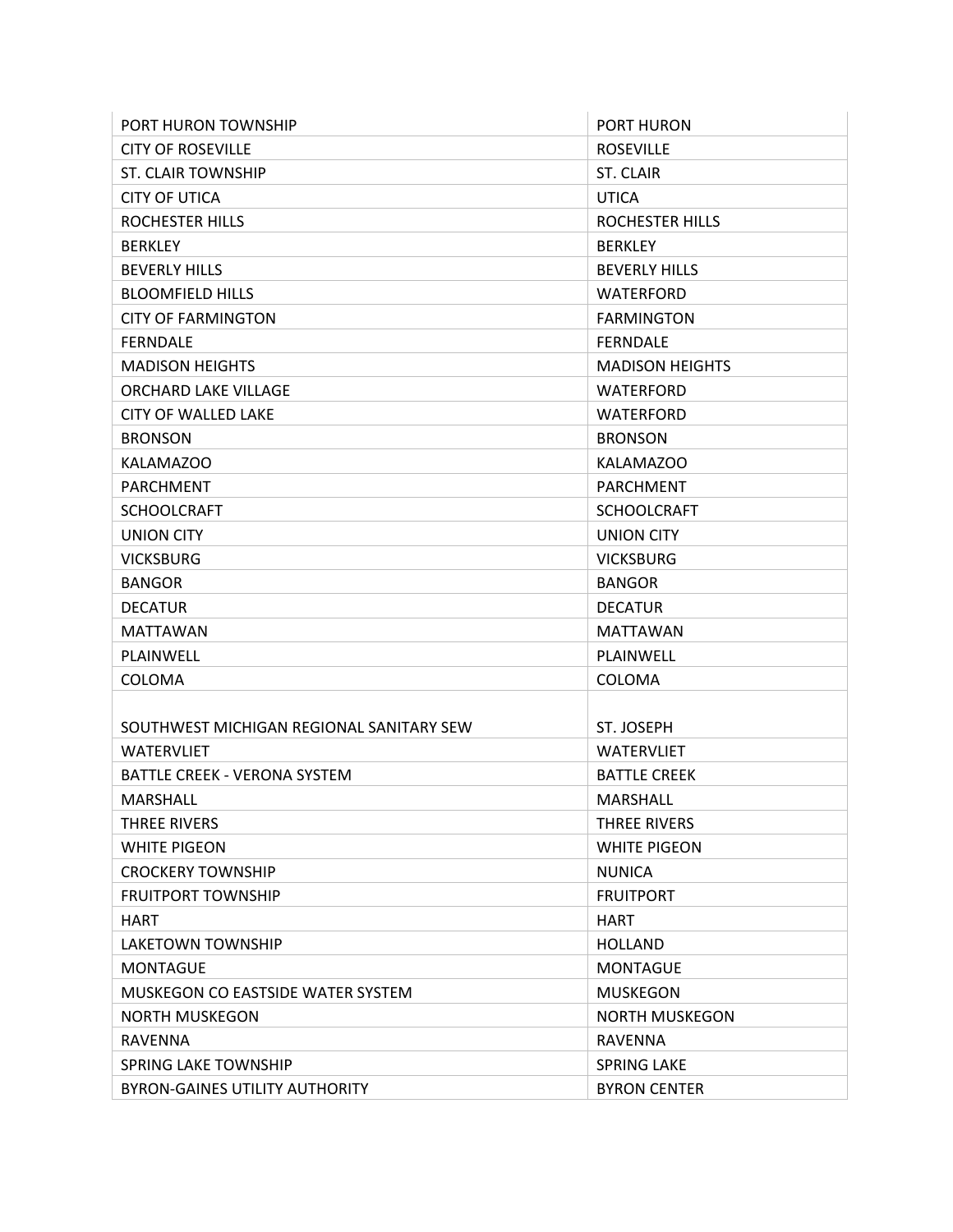| <b>CARSON CITY</b>                | <b>CARSON CITY</b>         |
|-----------------------------------|----------------------------|
| <b>CEDAR SPRINGS</b>              | <b>CEDAR SPRINGS</b>       |
| <b>GRANDVILLE</b>                 | <b>GRANDVILLE</b>          |
| LAKE BELLA VISTA                  | <b>ROCKFORD</b>            |
| <b>LAKE ODESSA</b>                | LAKE ODESSA                |
| LOWELL TOWNSHIP                   | LOWELL                     |
| SARANAC                           | SARANAC                    |
| <b>STANTON</b>                    | <b>STANTON</b>             |
| <b>CITY OF FRANKFORT</b>          | <b>FRANKFORT</b>           |
| <b>CITY OF MANTON</b>             | <b>MANTON</b>              |
| CITY OF REED CITY                 | <b>REED CITY</b>           |
| <b>CITY OF CHEBOYGAN</b>          | CHEBOYGAN                  |
| <b>CITY OF ROGERS CITY</b>        | <b>ROGERS CITY</b>         |
| EAST BAY CHARTER TOWNSHIP         | <b>TRAVERSE CITY</b>       |
| <b>VILLAGE OF KINGSLEY</b>        | <b>KINGSLEY</b>            |
| <b>VILLAGE OF BELLAIRE</b>        | <b>BELLAIRE</b>            |
| <b>CITY OF BOYNE CITY</b>         | <b>BOYNE CITY</b>          |
| <b>CHARLEVOIX TOWNSHIP</b>        | <b>CHARLEVOIX</b>          |
| <b>VILLAGE OF ELK RAPIDS</b>      | <b>ELK RAPIDS</b>          |
| <b>CITY OF GAYLORD</b>            | <b>GAYLORD</b>             |
| <b>CITY OF GRAYLING</b>           | <b>GRAYLING</b>            |
| <b>ADAMS TOWNSHIP</b>             | <b>SOUTH RANGE</b>         |
| <b>HANCOCK</b>                    | <b>HANCOCK</b>             |
| <b>HOUGHTON</b>                   | <b>HOUGHTON</b>            |
| PORTAGE TOWNSHIP                  | <b>HOUGHTON</b>            |
| LAURIUM                           | <b>CALUMET</b>             |
| <b>FORSYTH TOWNSHIP</b>           | <b>GWINN</b>               |
| ISHPEMING                         | <b>ISHPEMING</b>           |
| <b>MUNISING</b>                   | <b>MUNISING</b>            |
| NEGAUNEE                          | <b>NEGAUNEE</b>            |
| <b>NEWBERRY WATER &amp; LIGHT</b> | <b>NEWBERRY</b>            |
| <b>NORWAY</b>                     | <b>NORWAY</b>              |
| <b>CITY OF ALGONAC</b>            | <b>ALGONAC</b>             |
| <b>GROSSE POINTE FARMS</b>        | <b>GROSSE POINTE FARMS</b> |
| <b>MONROE</b>                     | <b>MONROE</b>              |
| <b>CITY OF MOUNT CLEMENS</b>      | <b>MOUNT CLEMENS</b>       |
| <b>WYANDOTTE</b>                  | <b>WYANDOTTE</b>           |
| <b>CITY OF ALPENA</b>             | <b>ALPENA</b>              |
| <b>BARAGA</b>                     | <b>BARAGA</b>              |
| <b>CITY OF FLINT</b>              | <b>FLINT</b>               |
| <b>VILLAGE OF LEXINGTON</b>       | <b>LEXINGTON</b>           |